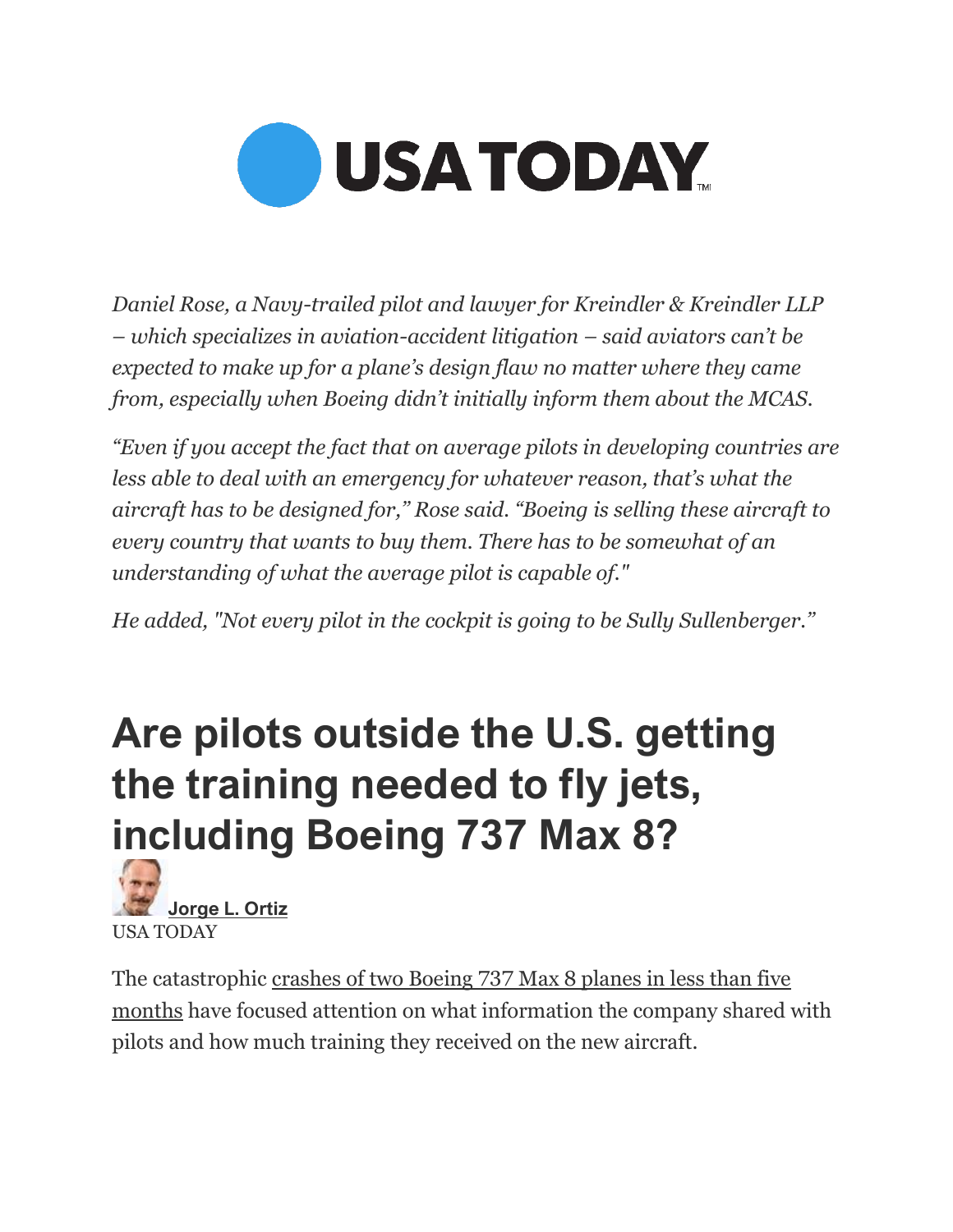Aviation experts also now question whether pilots for some foreign airlines are prepared to handle emergency situations.

The accidents involving Lion Air Flight 610 off the coast of Indonesia on Oct. 29 and Ethiopian Airlines Flight 302 on March 10 just outside the capital city of Addis Ababa killed all aboard, a total of 346 passengers and crew.

The [crashes are still under investigation,](https://www.usatoday.com/story/news/nation/2019/03/21/ethiopian-boeing-737-max-crash-warning-lights/3238792002/) but the Ethiopian transport minister said there are ["clear similarities'' in the doomed planes' movements](https://www.usatoday.com/story/news/nation/2019/03/17/boeing-737-max-8-similarities-crashes-ethiopian-official-says/3194949002/), with erratic changes in speed and altitude. In both cases the pilots unsuccessfully attempted to return to the airport a few minutes after takeoff before the aircraft nosedived.

While signs point to a faulty sensor linked to a new feature of the jet's flightcontrol system as the likely source of the problem, some industry observers have also noted pilots in many other countries don't undertake nearly as extensive a training regimen as their American peers.

To fly for one of the scheduled U.S. airlines or their regional carriers, the Federal Aviation Administration requires an Airline Transport Pilot certificate, which calls for at least 1,000-1,500 flight hours, depending on how the training was done. And pilots hired by the major airlines typically have much more experience than that.

By comparison, the roughly equivalent Multi-crew Pilot License issued by the International Civil Aviation Organization (ICAO), which takes a different approach to training, can be earned with as little as 200 flight hours.

Brent Bowen, professor of aeronautical science at Embry-Riddle Aeronautical University and former dean of its College of Aviation, said most U.S. pilots come from military or college-based programs and have four-year degrees. That's often not the case elsewhere, he said, especially in developing countries.

"Some nations hire pilots basically off the street without a degree and send them to 18 months of training, then put them in the co-pilot seat of a 737,''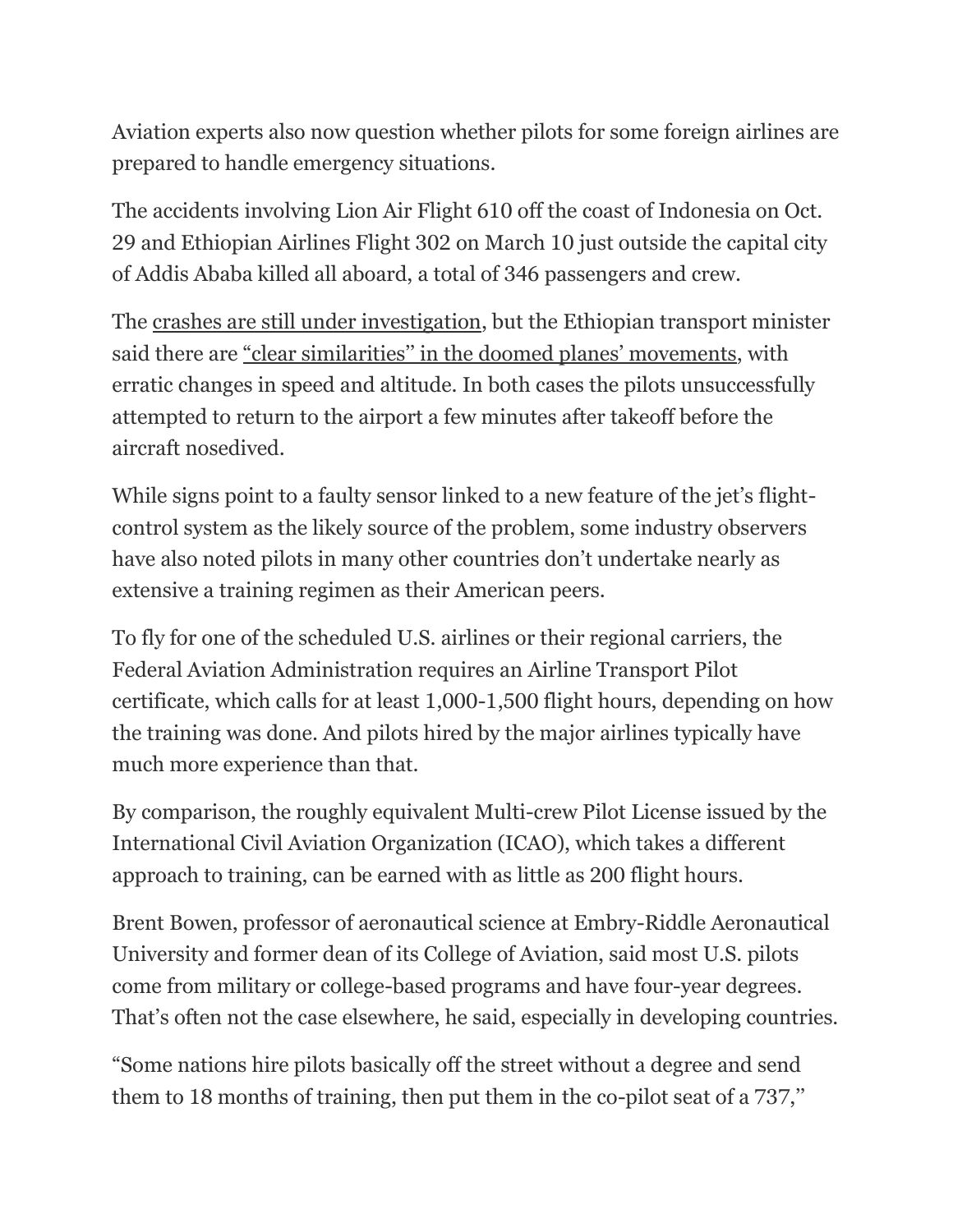Bowen said. "You can pretty much say the co-pilots at our major airlines in the U.S. have probably 10 times the amount of experience that some countries' copilots have.''



Ethiopian Airlines, which before this accident had a stellar safety record, said the captain of Flight 302, Yared Getachew, was an experienced pilot with more than 8,000 flight hours. However, co-pilot Ahmed Nur Mohammed had only 200 hours of flight time, according to the company. Both trained at the airline's academy.

In addition, the New York Times reported Thursday that Getachew did not receive simulator training for the Max plane, even though Ethiopian Airlines was among the first carriers to acquire that teaching device, and it was operational by January. It wasn't clear whether Nur trained on a Max simulator.

The airline challenged the report's accuracy and said in a statement both pilots completed the "differences training'' recommended by Boeing before upgrading from the old 737 to the Max model, adding that the pilots were also briefed on the FAA directive following the Lion Air crash.

Ethiopian did not address whether Getachew and Nur trained on a Max simulator, but noted that the machine does not replicate the problems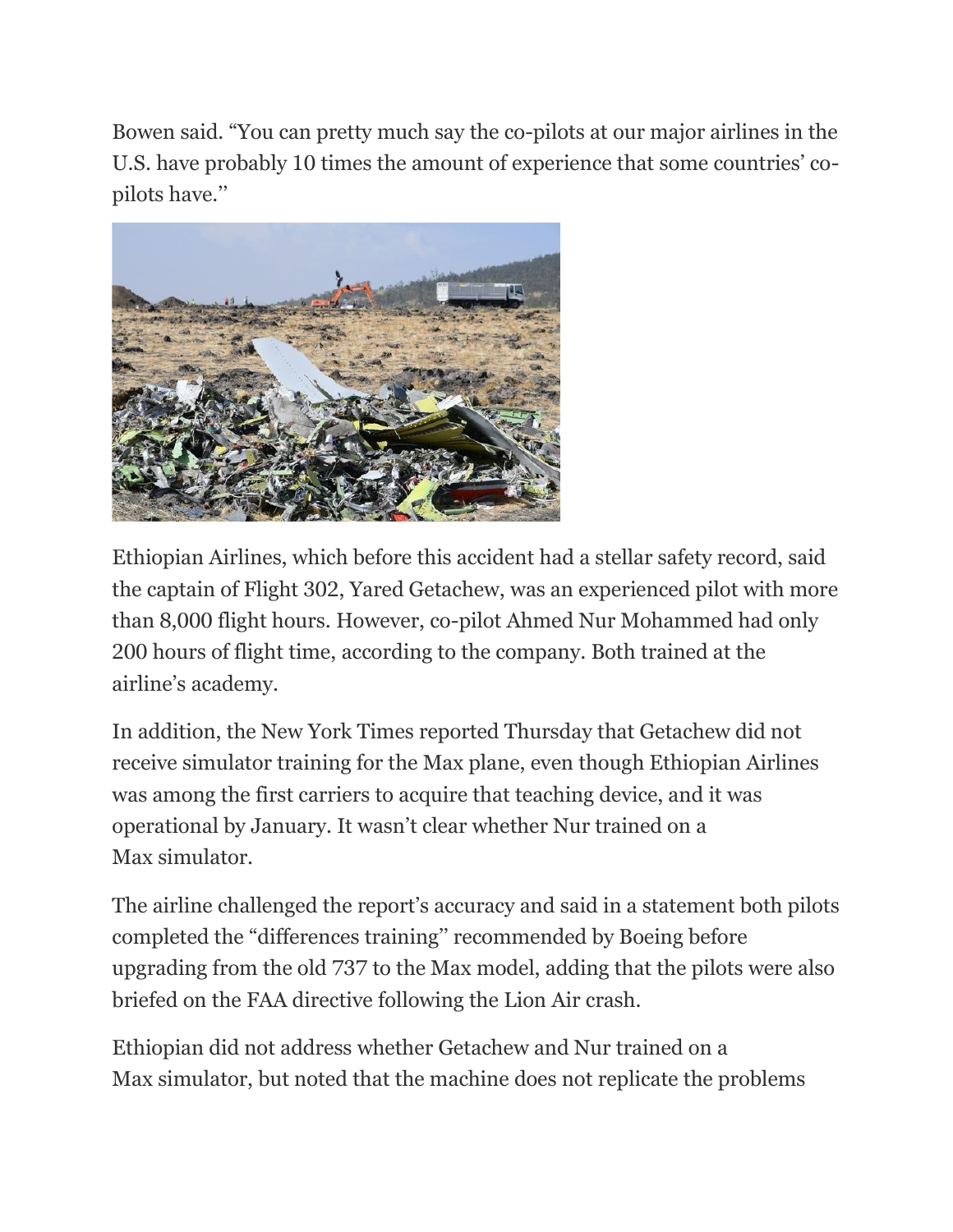apparently created by the new software in the Max flight-control system, known as MCAS.

## **What happens if?**

The time spent training on simulators is particularly critical to developing the ability to respond to emergencies, said Robert Ditchey, a former Navy pilot and co-founder of America West Airlines who used to hire and train pilots.

"The only way you get that kind of training – what happens if your engine quits; what happens if this fails or that fails – is in the simulator,'' Ditchey said, pointing out U.S. airlines have more and higher-quality simulators than their foreign counterparts.

"If they don't have simulators, they can't do it. So if you're Kazakhstan and you don't have your own simulator, you can't teach that kind of stuff. The only training you can give your pilots is normal stuff. You don't teach them engine outage, you don't teach them emergency, you don't teach them if the airplane's on fire. So foreign airlines are limited by a number of factors, one of the major factors being what's available to them.''

Though Ditchey lauded Ethiopian, which does have a Max simulator, he also said most developing countries lack the kind of aviation infrastructure found in the U.S., where there are plenty of flight schools and all five of the armed service branches train pilots.

In fact, many foreign countries send their aspiring pilots to hone their skills here, although it's expensive. Simulators cost millions of dollars, as much as smaller planes, and time on them is scarce and can run into the thousands per hour.

Martin Rottler, who teaches at the Center for Aviation Studies at Ohio State University, said that experience has helped even out the airfield, so to speak, between foreign and domestic pilots.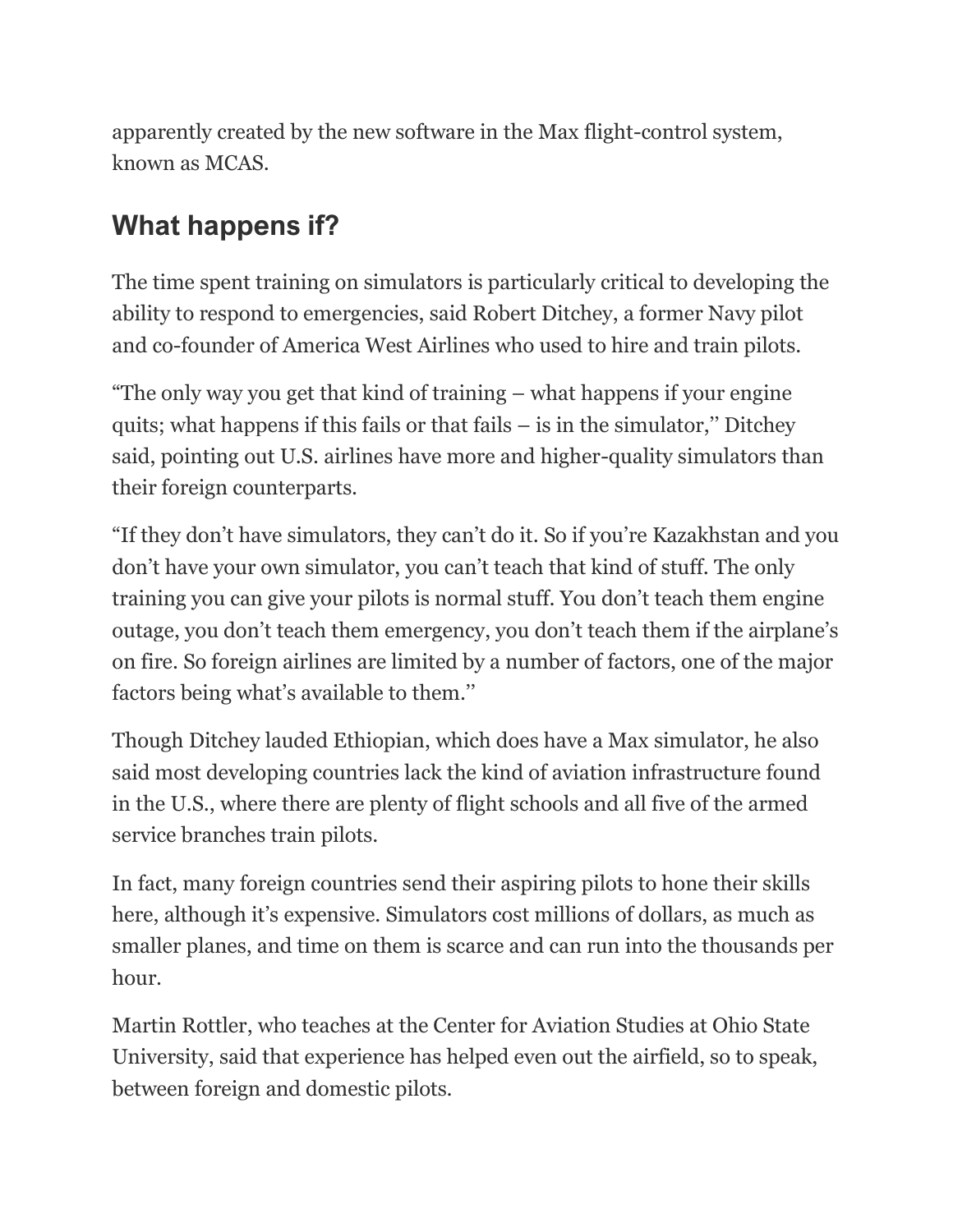Rottler argues that, despite the disparity in required flight hours, the training undertaken by pilots from other countries is not lesser, only different.

Instead of emphasizing flight time as in done in the U.S., the ICAO model – adopted in most of the world – is geared toward preparing students for what a pilot for a commercial carrier might encounter.

Rather than making their way through several pilot categories, Rottler said, "They're training from Day 1 to be a professional airline pilot.''

ICAO overhauled its training system in 2006, at a time when demand for pilots increased significantly as the international airline industry expanded.

Rottler acknowledges more study needs to be done on the results of ICAO's competency-based system, but some veteran pilots are ready to give it the thumbs-down, arguing that too much reliance on automation has eroded modern pilots' flying skills, and not just the foreign ones.

## **Inside the cockpit**

While the Air Line Pilots Association – the world's largest union of its kind with more than 61,000 members – limited its comments for this story to expressing support for the current grounding of the Max jets, others have not been as circumspect.

Albert Ricks, who flew American Airlines planes for 35 years, said he and several fellow retired pilots have been dumbfounded about the inability of the aviators on both crashes to handle the emergency.

He said the cockpit of the Max and the 727 jets he used to fly are essentially the same, with two prominent wheels sitting in the middle of the center console next to the pilots' knees. That trim wheel – which controls the horizontal stabilizer in the tail – typically moves incrementally up and down.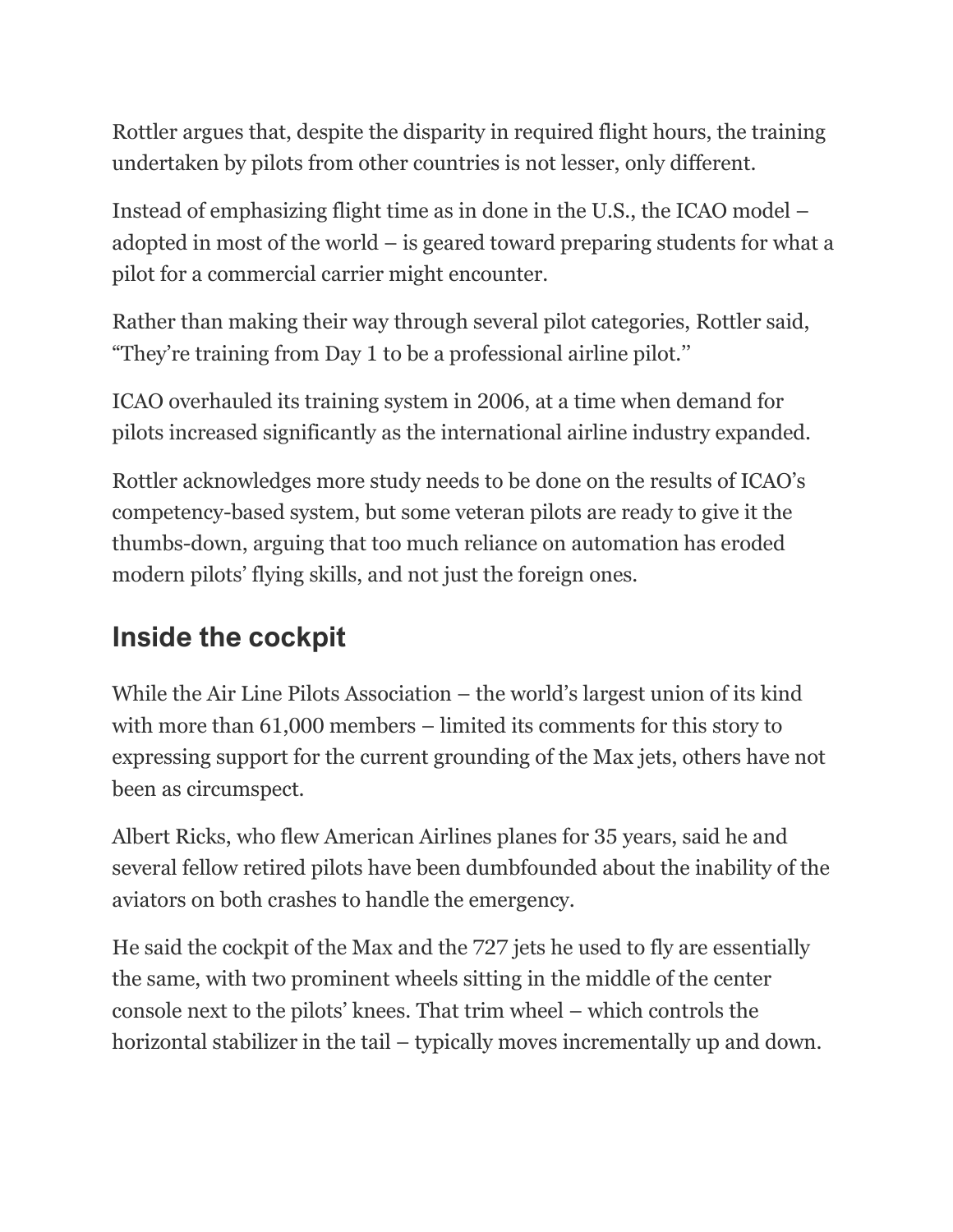If at any point it starts spinning, though, experienced pilots know to instinctively grab and stop it right away, Ricks said, preventing what's known as a "runaway stabilizer.''

"What we believe is that, even though the captain had all this experience, his training did not include this rapid response that is needed if that wheel should run away,'' Ricks said of the Ethiopian crash.

"One of faults that all senior pilots find with the new way of flying is that pilots now don't have that basic military training, and the airlines and the FAA seem to think it's better that you fly the airplane on autopilot and flight director all the time. So typically you take off and you might get to 1,100 feet and put the autopilot on and it's programmed to fly the airplane right to the destination airport.''

A more common source of the blame, though, has been Boeing, which reconfigured the 737 – an airplane initially unveiled in 1967 – by outfitting it with larger and more fuel-efficient engines.

Because of their size, the engines had to be relocated, making the plane more prone to stalling. The MCAS software was designed to counter this problem, forcing the nose to automatically pitch down when the possibility of stalling was detected by the angle of attack sensors.

But the MCAS uses readings from only one of two such sensors, an unusual decision in an industry that relies on redundancy for safety, and faulty readings apparently triggered the series of events that led to the Lion Air crash and possibly the Ethiopian Airlines one as well.